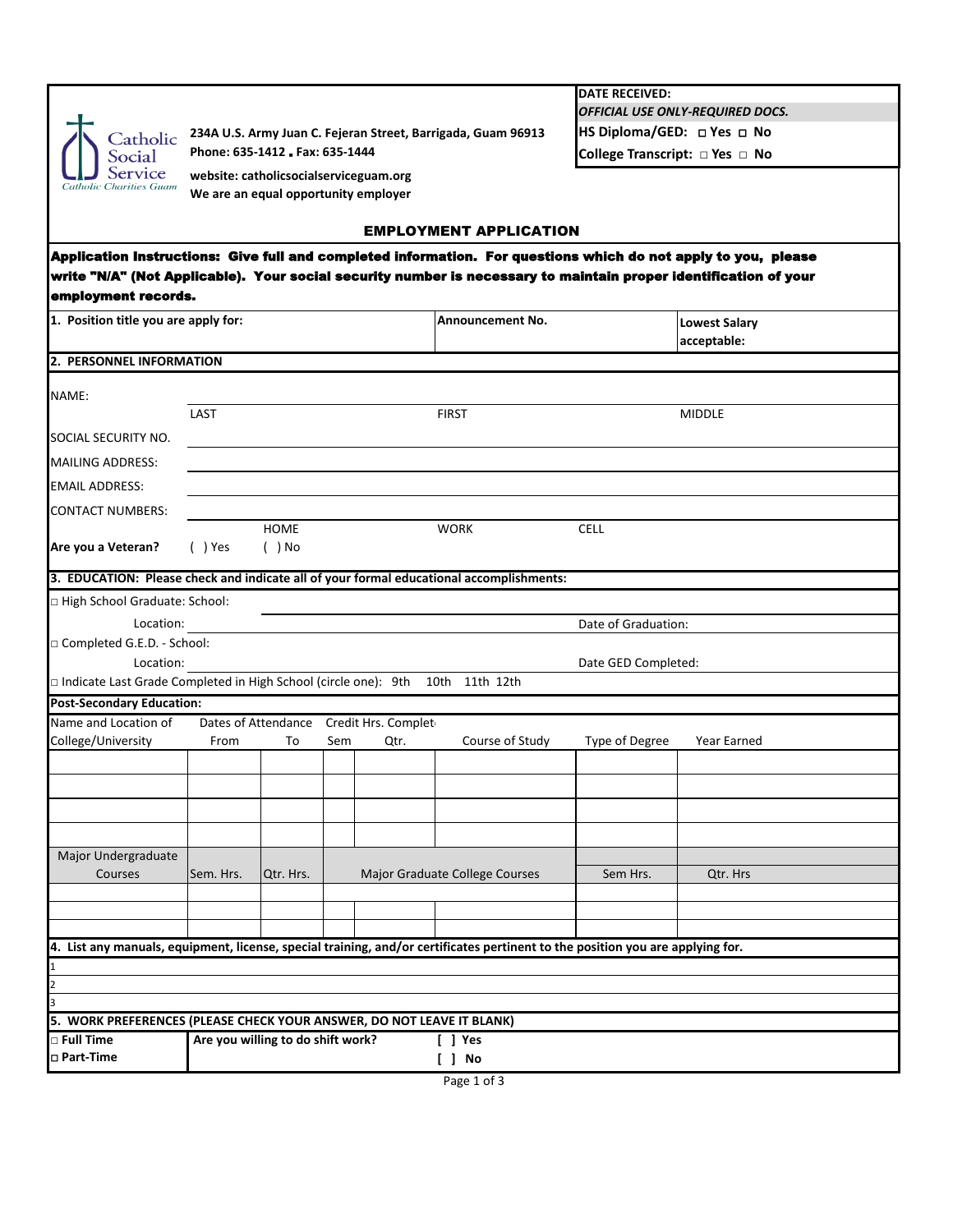## **6. WORK EXPERIENCE**

*This portion must be completed. Please be detailed as possible to obtain full credit for your work experience. Applications lacking sufficient information may be rejected. Under Block (A). Please indicate whether it is your PRESENT OR LAST EMPLOYMENT IF NOT CURRENTLY EMPLOYED. List your entire work history, including part-time, volunteer and detail appointments. List jobs in order by starting with your present job, or last job if you are unemployed. List each promotion as a separate job. If additional space is needed, continue on a separate sheet, or attached your resume with these information.*

|                                                                                              | <b>Telephone No.:</b>                                                       | From:                                                            |                            |      |  |  |
|----------------------------------------------------------------------------------------------|-----------------------------------------------------------------------------|------------------------------------------------------------------|----------------------------|------|--|--|
| A. Name of Employer & Mailing Address                                                        |                                                                             | Mo.                                                              | Day                        | Year |  |  |
|                                                                                              | <b>Immediate Supervisor:</b>                                                | To:                                                              |                            |      |  |  |
| [ ] Present                                                                                  |                                                                             | Mo.                                                              | Day                        | Year |  |  |
| [ ] Last Employer                                                                            |                                                                             | Hrs. worked per week:                                            |                            |      |  |  |
| <b>Position Title:</b>                                                                       | Salary:                                                                     | <b>Reason for Leaving:</b>                                       |                            |      |  |  |
| <b>Type of Business:</b>                                                                     |                                                                             | This Position is [ ] Supervisory [ ]Non-Supervisory [ ]Permanent |                            |      |  |  |
|                                                                                              |                                                                             | [ ] Temporary                                                    |                            |      |  |  |
| <b>Specific Duties Performed:</b>                                                            |                                                                             |                                                                  |                            |      |  |  |
|                                                                                              |                                                                             |                                                                  |                            |      |  |  |
|                                                                                              |                                                                             |                                                                  |                            |      |  |  |
|                                                                                              |                                                                             |                                                                  |                            |      |  |  |
|                                                                                              |                                                                             |                                                                  |                            |      |  |  |
|                                                                                              |                                                                             |                                                                  |                            |      |  |  |
| Name of Employer & Mailing Address<br>B.                                                     | <b>Telephone No.:</b>                                                       | From:                                                            |                            |      |  |  |
|                                                                                              |                                                                             | Mo.                                                              | Day                        | Year |  |  |
|                                                                                              | <b>Immediate Supervisor:</b>                                                | To:                                                              |                            |      |  |  |
|                                                                                              |                                                                             | Mo.                                                              | Day                        | Year |  |  |
|                                                                                              |                                                                             |                                                                  | Hrs. worked per week:      |      |  |  |
| <b>Position Title:</b>                                                                       | Salary:<br>This Position is [ ] Supervisory [ ]Non-Supervisory [ ]Permanent |                                                                  | <b>Reason for Leaving:</b> |      |  |  |
| <b>Type of Business:</b>                                                                     |                                                                             | [] Temporary                                                     |                            |      |  |  |
|                                                                                              |                                                                             |                                                                  |                            |      |  |  |
| C. Name of Employer & Mailing Address                                                        | <b>Telephone No.:</b>                                                       | From:                                                            |                            |      |  |  |
|                                                                                              |                                                                             | Mo.                                                              | Day                        | Year |  |  |
|                                                                                              | <b>Immediate Supervisor:</b>                                                | To:                                                              |                            |      |  |  |
|                                                                                              |                                                                             | Mo.                                                              | Day                        | Year |  |  |
|                                                                                              |                                                                             | Hrs. worked per week:                                            |                            |      |  |  |
| <b>Position Title:</b>                                                                       | Salary:                                                                     | <b>Reason for Leaving:</b>                                       |                            |      |  |  |
| This Position is [ ] Supervisory [ ]Non-Supervisory [ ]Permanent<br><b>Type of Business:</b> |                                                                             |                                                                  |                            |      |  |  |
| [ ] Temporary                                                                                |                                                                             |                                                                  |                            |      |  |  |
|                                                                                              |                                                                             |                                                                  |                            |      |  |  |
| <b>Specific Duties Performed:</b>                                                            |                                                                             |                                                                  |                            |      |  |  |
|                                                                                              |                                                                             |                                                                  |                            |      |  |  |
|                                                                                              |                                                                             |                                                                  |                            |      |  |  |
|                                                                                              |                                                                             |                                                                  |                            |      |  |  |
| D. Name of Employer & Mailing Address                                                        | <b>Telephone No.:</b>                                                       | From:                                                            |                            |      |  |  |
|                                                                                              |                                                                             | Mo.                                                              | Day                        | Year |  |  |
|                                                                                              | <b>Immediate Supervisor:</b>                                                | To:                                                              |                            |      |  |  |
|                                                                                              |                                                                             | Mo.                                                              | Day                        | Year |  |  |
|                                                                                              |                                                                             |                                                                  | Hrs. worked per week:      |      |  |  |
| <b>Position Title:</b>                                                                       | Salary:                                                                     |                                                                  | <b>Reason for Leaving:</b> |      |  |  |
| <b>Type of Business:</b>                                                                     | This Position is [ ] Supervisory [ ] Non-Supervisory [ ] Permanent          |                                                                  |                            |      |  |  |
|                                                                                              |                                                                             | [ ] Temporary                                                    |                            |      |  |  |
| <b>Specific Duties Performed:</b>                                                            |                                                                             |                                                                  |                            |      |  |  |